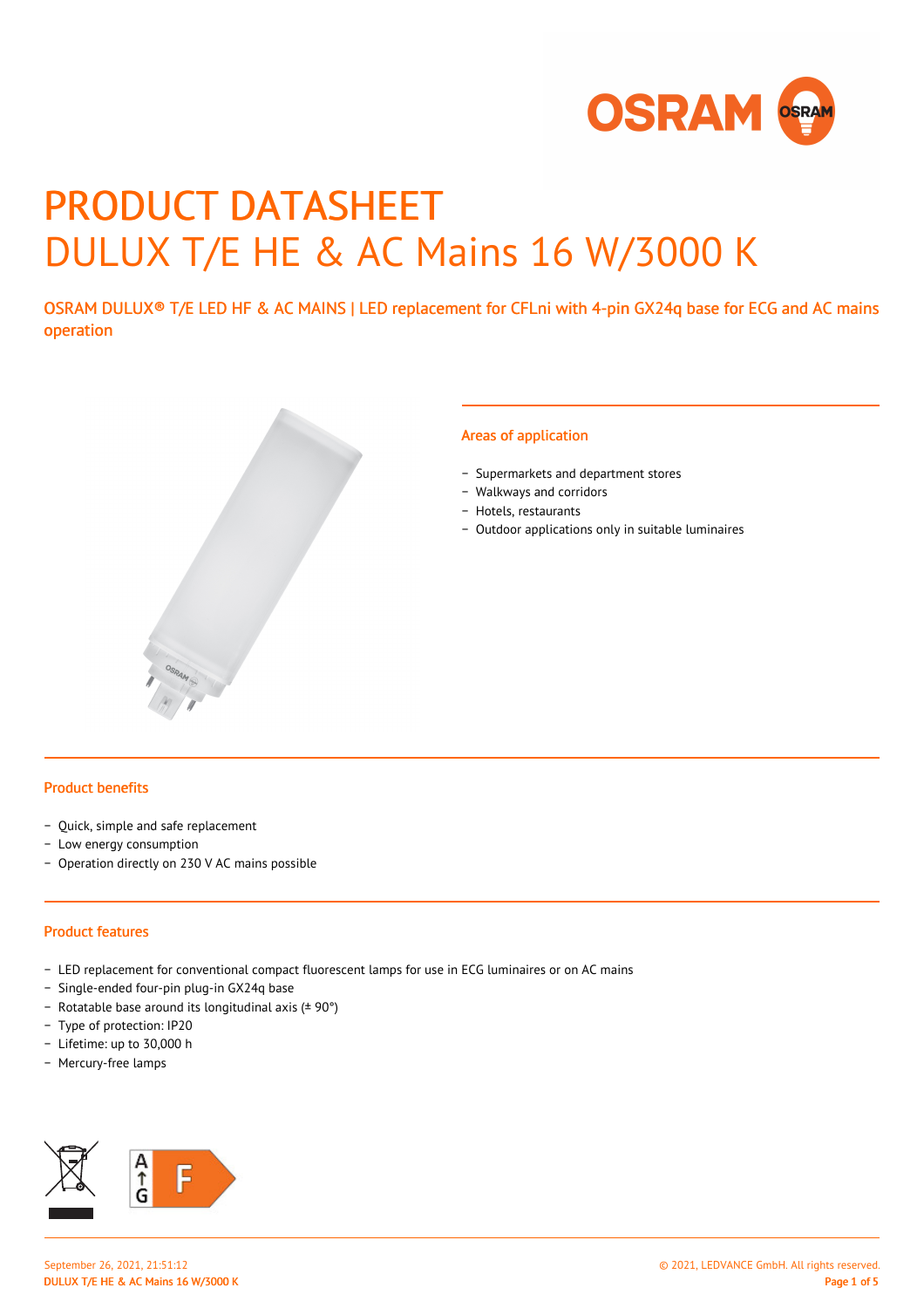## TECHNICAL DATA

### Electrical data

| Nominal wattage                          | 16 W        |
|------------------------------------------|-------------|
| Construction wattage                     | 16.00 W     |
| Nominal voltage                          | 220240 V    |
| Claimed equiv. conventional lamp power   | 32 W        |
| Nominal current                          | 68 mA       |
| Type of current                          | AC          |
| Inrush current                           | 20 A        |
| Operating frequency                      | 50/60 Hz    |
| Mains frequency                          | 50/60 Hz    |
| Max. lamp no. on circuit break. 10 A (B) | 130         |
| Max. lamp no. on circuit break. 16 A (B) | 210         |
| Total harmonic distortion                | $\leq 30\%$ |
| Power factor $\lambda$                   | > 0.90      |

#### Photometrical data

| Luminous flux                                         | 1620 lm    |
|-------------------------------------------------------|------------|
| Nominal useful luminous flux 90°                      | 1620 lm    |
| Luminous efficacy                                     | 101 lm/W   |
| Lumen main.fact.at end of nom.life time               | 0.70       |
| Light color (designation)                             | Warm White |
| Color temperature                                     | 3000 K     |
| Color rendering index Ra<br>80                        |            |
| Light color                                           | 830        |
| $\leq$ 6 sdcm<br>Standard deviation of color matching |            |
| 1.0<br>Flickering metric (Pst LM)                     |            |
| Stroboscope effect metric (SVM)                       | 0.4        |

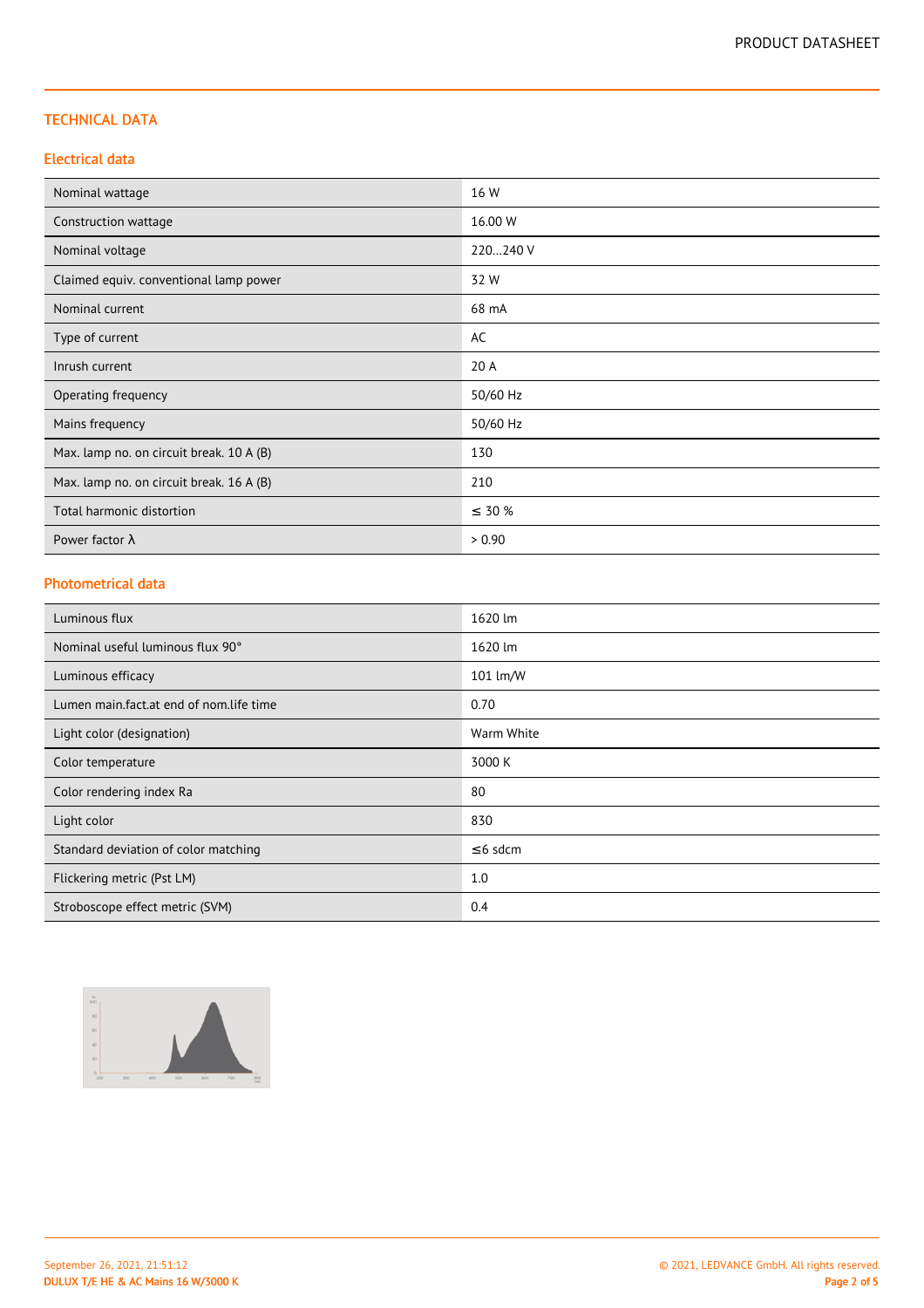# Light technical data

| Beam angle                         | 130°    |
|------------------------------------|---------|
| Warm-up time (60 %)                | 0.50s   |
| Starting time                      | 0.5 s   |
| Rated beam angle (half peak value) | 130.00° |

## Dimensions & Weight



| Overall length                  | 155.00 mm |
|---------------------------------|-----------|
| Length                          | 155.00 mm |
| Width (incl. round luminaires)  | 45.00 mm  |
| Height (incl. round luminaires) | 45.00 mm  |
| <b>Diameter</b>                 | 45.00 mm  |
| Maximum diameter                | 45 mm     |
| Product weight                  | 143.00 g  |

## Temperatures & operating conditions

| Ambient temperature range            | -20+50 ° <sup>r</sup> |
|--------------------------------------|-----------------------|
| Maximum temperature at tc test point | 85 °C                 |

### Lifespan

| Nominal lamp life time              | 30000 h     |
|-------------------------------------|-------------|
| Number of switching cycles          | 200000      |
| Lumen maintenance at end of serv    | 0.70        |
| Rated lamp survival factor at 6,000 | $\geq 0.90$ |

## Additional product data

| Base (standard designation) | $GX24q-3$         |
|-----------------------------|-------------------|
| Mercury content             | 0.0 <sub>mg</sub> |
| Design / version            | Frosted           |

## **Capabilities**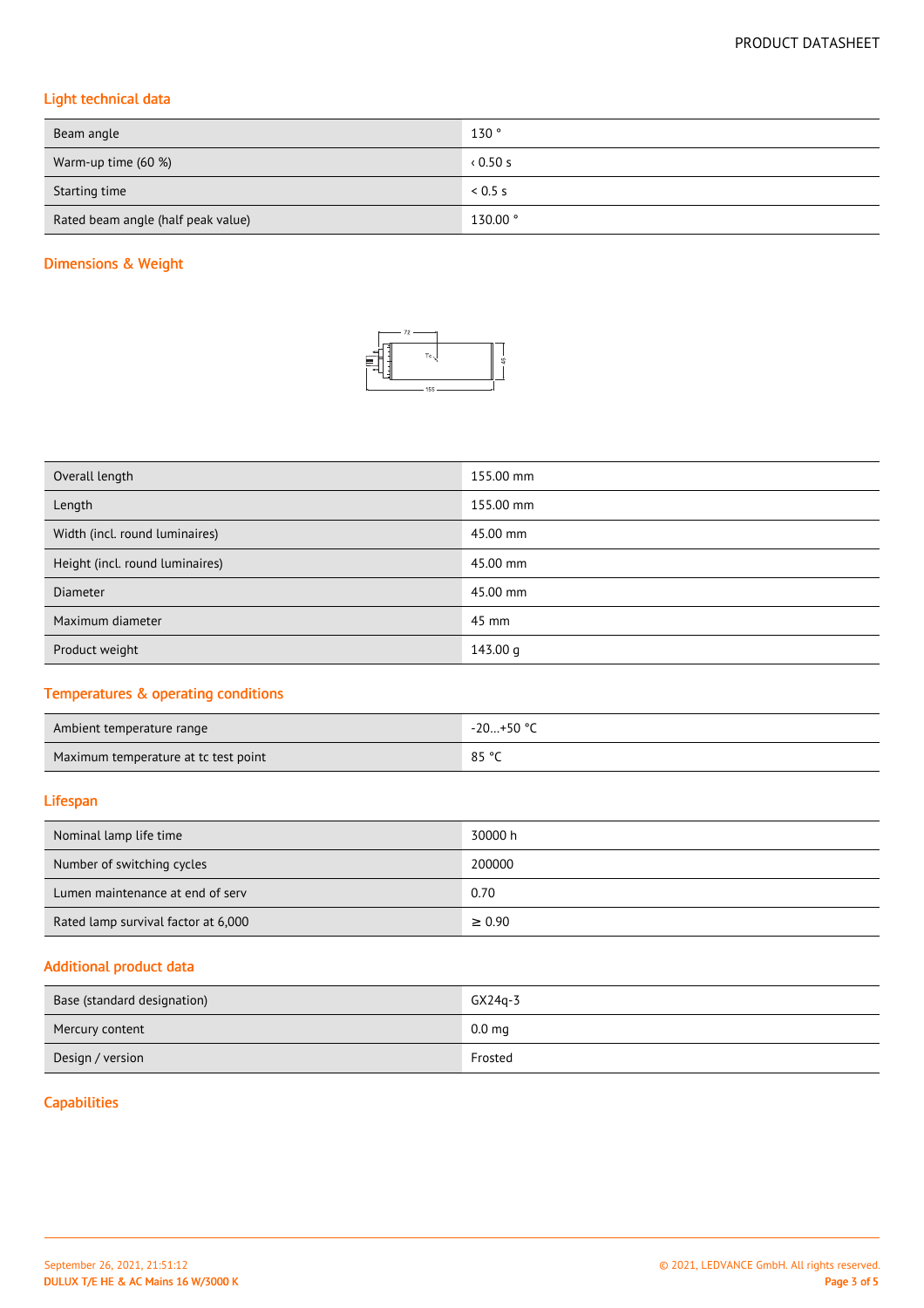| Dimmable | No |
|----------|----|
|          |    |

# Certificates & Standards

| Energy efficiency class                      | F(1)            |
|----------------------------------------------|-----------------|
| Energy consumption                           | 16.00 kWh/1000h |
| Type of protection                           | <b>IP20</b>     |
| Standards                                    | CE / EAC        |
| Photobiological safety group acc. to EN62778 | RG <sub>0</sub> |

1) Energy efficiency class (EEC) on a scale of A++ (highest efficiency) to E (lowest efficiency)

### Country-specific categorizations

| $\sim$<br>Order<br>erence<br>* reτe⊾<br>.<br>. | $-$<br>יר<br>ישכ<br>$\sim$<br>$\overline{ }$<br>LJZLLU IV<br>. . |
|------------------------------------------------|------------------------------------------------------------------|
|------------------------------------------------|------------------------------------------------------------------|

## Energy labellling regulation data acc EU 2019/2015

| Lighting technology used                             | LED            |
|------------------------------------------------------|----------------|
| Non-directional or directional                       | <b>NDLS</b>    |
| Mains or non-mains                                   | <b>MLS</b>     |
| Light source cap-type (or other electric interface)  | $GX24q-3$      |
| Connected light source (CLS)                         | No             |
| Color-tuneable light source                          | No             |
| Envelope                                             | No             |
| High luminance light source                          | No             |
| Anti-glare shield                                    | No             |
| Correlated colour temperature type                   | SINGLE_VALUE   |
| Claim of equivalent power                            | No             |
| Chromaticity coordinate x                            | 0.433          |
| Chromaticity coordinate y                            | 0.403          |
| Beam angle                                           | SPHERE_360     |
| Survival factor                                      | 0.90           |
| Displacement factor                                  | 0.90           |
| LED light source replaces a fluorescent light source | not applicable |
| <b>EPREL ID</b>                                      | 604674         |
| Model number                                         | AC35208        |

## Safety advice

− Always check the latest update of the compatibility list available on www.ledvance.com/ecg-compatibility.